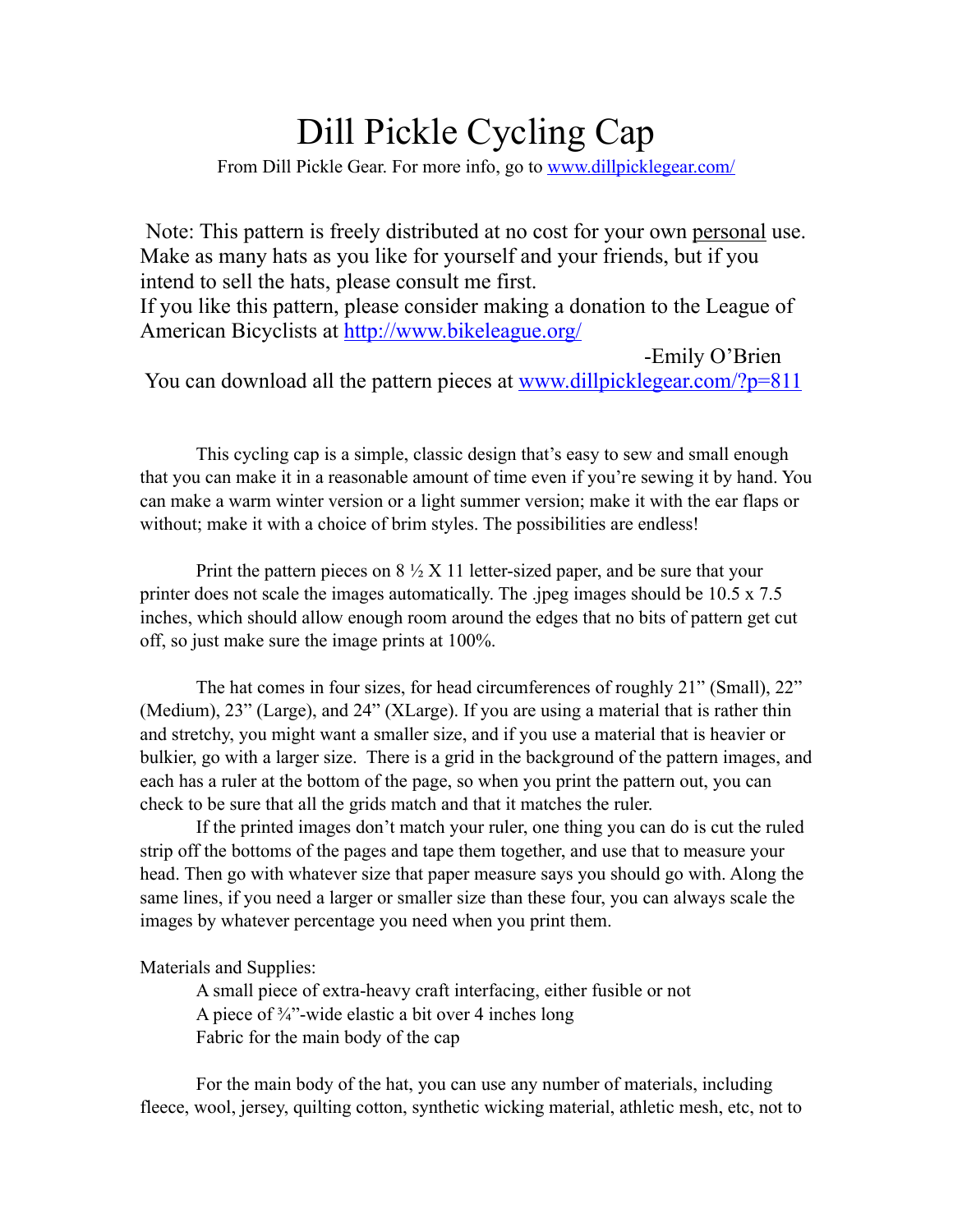mention many recycled clothing items. For a warmer hat, try polar fleece or an old wool jersey. If you had a nice cashmere sweater until it shrank in the wash, it can be a lovely hat now (or you can buy one at a thrift store and shrink it!). Old winter cycling clothing like tights or jackets or jerseys would work too, or even woven wool such as in a coat or blanket as long as it's not ridiculously thick. For a cooler summer hat, omit the earflaps and use a lighter material. This is a great use for all the cotton quilting material with fun prints. You can also use old t-shirts or bike jerseys or bedsheets or oxford shirts.

I recommend extra-thick interfacing to stiffen the brim, but you could also use a piece of plastic cut out of an old flexible-cover binder or pretty much anything else that's stiff enough while remaining flexible enough, and washable.

For a summer hat, you might consider making the inner facing or "hat band" out of lightweight terrycloth or something else that can absorb sweat well.

#### Pattern notes:

The seam allowances for this pattern are 3/8 of an inch.

Cut on the solid lines. The dotted lines 3/8 of an inch inside the solid lines are the stitching lines.

The four sizes are drawn on top of each other, with the small drawn in blue, medium in green, large in red, and XL in black. Parts that are the same for all sizes are in black.

You don't need both large and small brim pieces for the same hat; they are separate options. The small brim is is like that on a typical cycling cap. The large brim is closer to the brim of a baseball cap.

The top panel, hat brim, and earflap pieces should all be cut with the fabric folded over and the line that says "place on fold" placed on the fold. Alternatively, you can cut out the pattern piece twice and tape them together in the middle, mirror-image-wise.

If you are using a heavier or thicker material, you might consider making the ear flaps with one layer of the thicker material and one layer of something thinner and windproof, such as a tightly-woven nylon. You might also consider making the brim out of the thinner material. This will reduce bulk at the seam and make it easier to sew, and also make it fit under a bike helmet better.

Pins can distort things and throw them off, especially in bulkier materials. Try small binder clips instead if you need to keep the pieces together while sewing them.

Instructions:

1. Cutting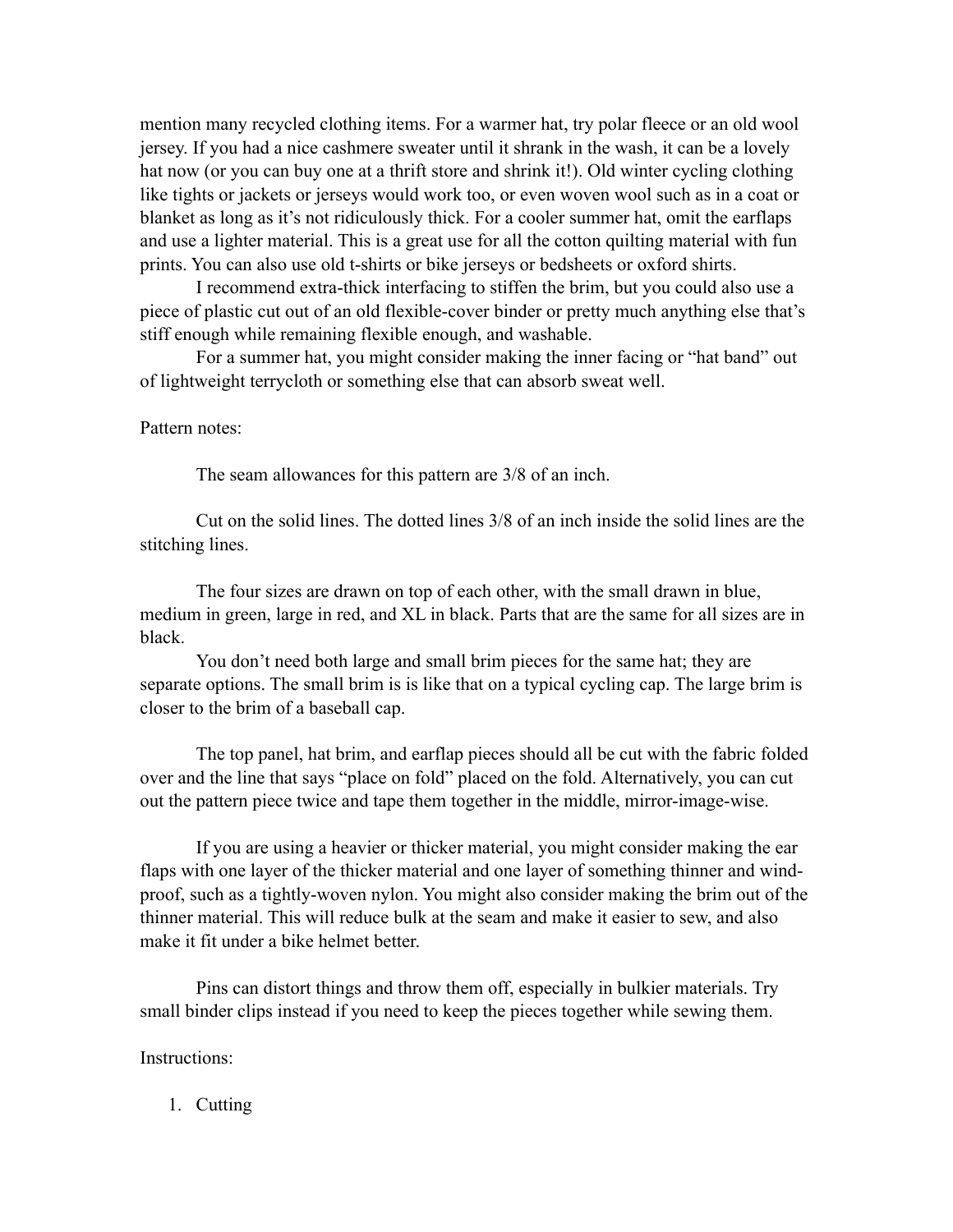Cut out all the pattern pieces. The seam allowances in this pattern are marked at 3/8"; if you want to use a different seam allowance, it's easiest to make the adjustment before cutting out the paper pieces.

Cut out the pieces of the hat. Cut one (on the fold) of the hat band and top panel. Cut two (on the fold) of the ear flaps, if applicable. If you're using a very thick material, you might consider making one layer of the ear flaps something thinner. A windblocking nylon on the outside is nice, for example. Cut two of the same brim, and two of the side panels.

Clip or mark the notches: The symbols  $\boxtimes$  and  $\boxtimes$  are there to show you where things line up, but you shouldn't need to mark them.

Cut out the brim stiffener. For this piece, cut on the dashed line just inside the dotted stitching line.

2. Assemble the brim

Place **right** sides of the brim pieces together and sew around the outside (convex) edge. Trim the seam allowance to about 1/8" from the seam, or as far away as necessary to prevent the fabric from fraying. Turn it right side out.

Insert the brim stiffener into the brim. It will be easier to get it in evenly and flat if you make sure the seam allowance is all on one side or the other. If you used fusible interfacing, now is the time to fuse it. Just make sure that it's in far enough that you still have 3/8" seam allowance on the concave edge.

Next, stitch around the edge of the assembled brim to help keep everything together. You can do one line of stitching or many, or you can stitch your initials onto the middle of the brim, or whatever. It may be easier if you mark out where you want to stitch in chalk first.

3. Assemble the ear flaps (Obviously, you can skip this part if you aren't making earflaps)

Place **right** sides of the ear flaps together and stitch around the outside edges. Either trim the seam allowances closer at the curves or clip them, and turn the piece right side out. Topstitch around the outside edge and/or press the earflaps flat.

4. Assemble the main body of the hat

With right sides together, stitch the curved edge of one side panel to the long straight edge of the top panel, then repeat for the other side. It's generally easier with the curved edge on top. If you are using thick or slippery material and you're having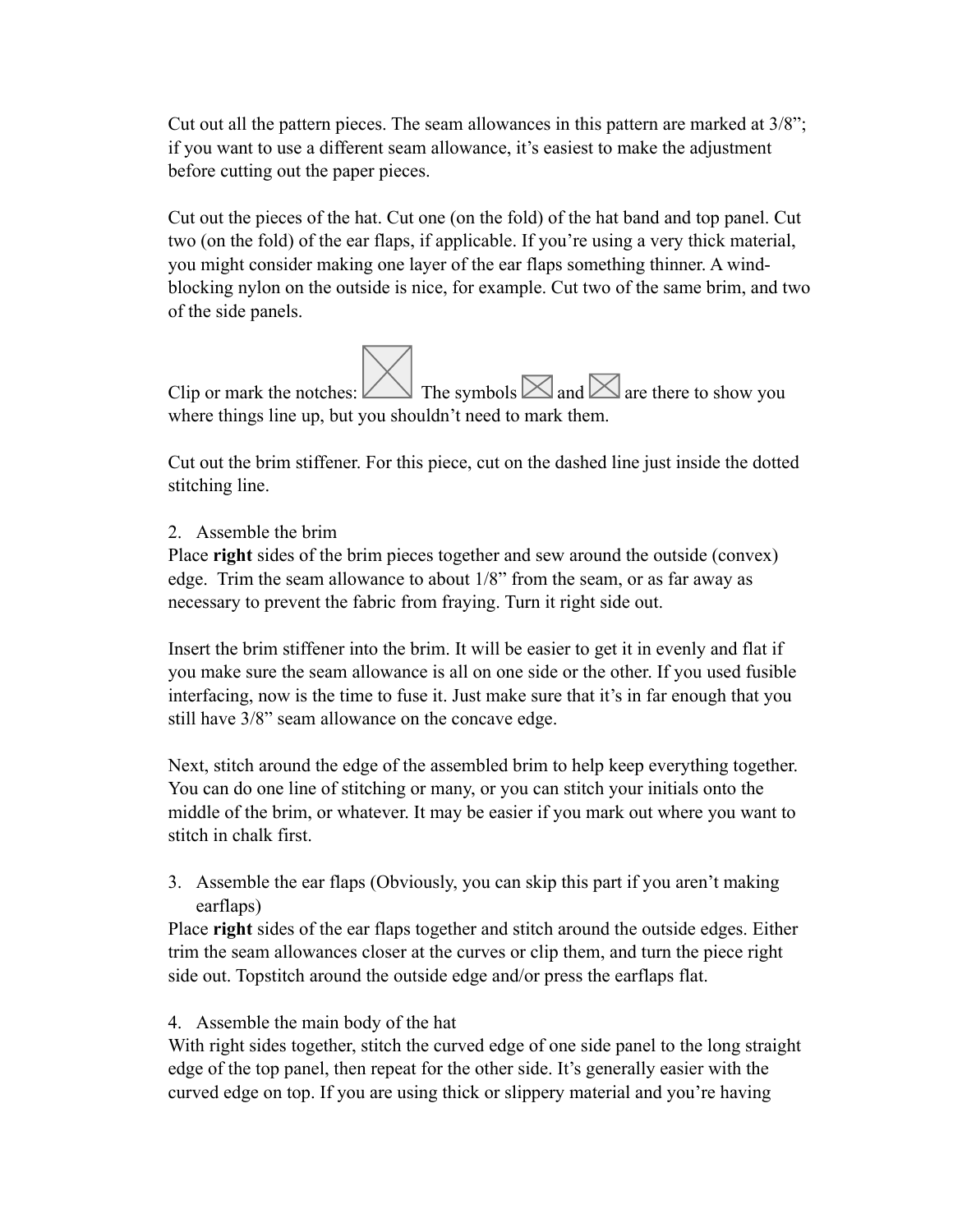trouble getting them to line up, you might try sewing it with the curved edge underneath, or try tugging on the edge that's coming up short a bit as you go. Many sewing machines tend to pull the bottom layer through faster than the top when sewing with thick or lofty materials. If you're having trouble because the fabric wants to stretch, you can try stay-stitching around the edges of the curved pieces first.

At this point, the main body of the hat will have raw edges on the inside. If you are using a material that doesn't fray, you can leave them as they are or topstitch them down flat. To topstitch them, "butterfly" the seam open and stitch each seam allowance down flat on its own side, at a consistent distance from the seam. If your fabric frays, you can still topstitch them down, but it's a good idea to zigzag or serge over the edges first. If you're using a lightweight material and aren't worried about excess bulk, you can just zigzag or serge the seam allowances on the inside and be done with it.

# 5. Attach the ear flaps (Again, skip this if it doesn't apply)

With the **outside** of the ear flap against the **right** side of the main body, line up the notches at the center of the back of the cap. If you marked them, the ends of the ear flaps should meet the  $\boxtimes$  spot. Stitch the ear flap to the main cap body.

#### 6. Attach the brim

With the **top** of the brim against the **outside** of the main body, match up the notches at the center front. If you are using the large brim, the ends of it should abut the ends of the ear flaps (if any), at the  $\leq$  spot. If you are using the small brim, there should be a gap, but double check that the gap is the same size on both sides. It will be easier to sew with the brim on the bottom.

# 7. Attach the hat band

First, hem one edge of the hat band. Fold it over once if it's a thicker material that doesn't fray; fold it over twice for a clean finish if it's a lighter material or prone to fraying. You can also zig-zag or serge it instead, or ziz-zag and then hem. Then either hem the ends of the hat band or fold down 3/8" at each end and press.

With **right** side of the hat band against the **bottom/underside** of the brim and the **inside** of the ear flaps, line up the notches at the center front of the cap with the notch at the center of the hat band. You'll notice that it doesn't reach all the way around; it should leave a 4" gap at the back of the cap, which should line up with the edges of the back panel and the  $\leq$  spot. Stitch the hat band all the way around from  $\leq$  to If your sewing machine has a removable platform or table, it's probably easier

to do this step if you take it off. The brim tends to make things awkward. You may have to tug on the hat band to make it reach all the way if you're using a bulky material. But if so, the length will be correct when the hat is right side out.